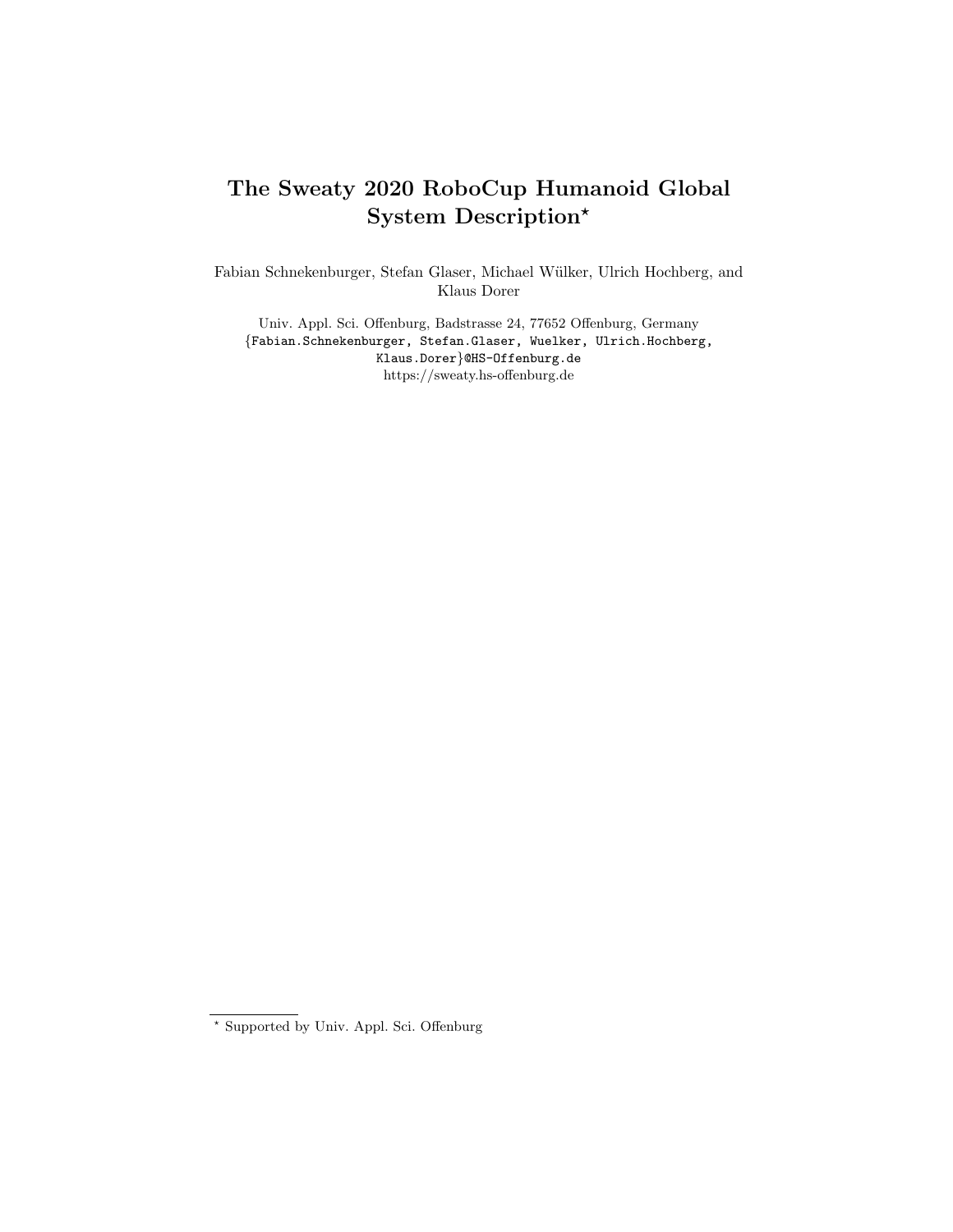#### 1 Walking

Sweaty is able to walk omnidirectionally with arbitrary direction and step size. Motion is produced by a Motion Generator with stored motion primitives for walking and kicking. Step size and direction is controlled by an input speed vector. This vector is confined to limit the change of speed and direction per step. Each motion primitive has base points for the basic movement, i.e. lifting the leg and shifting the CoM. Addtionally there are base points for lateral movement, longitudinal movement and rotational movement. These base points are multiplied with the speed vector and superimposed to the basic movement. Splines are used to interpolate between base points. Step interval and target joint angles are adjusted by control algorithms based on CoM position and IMU data.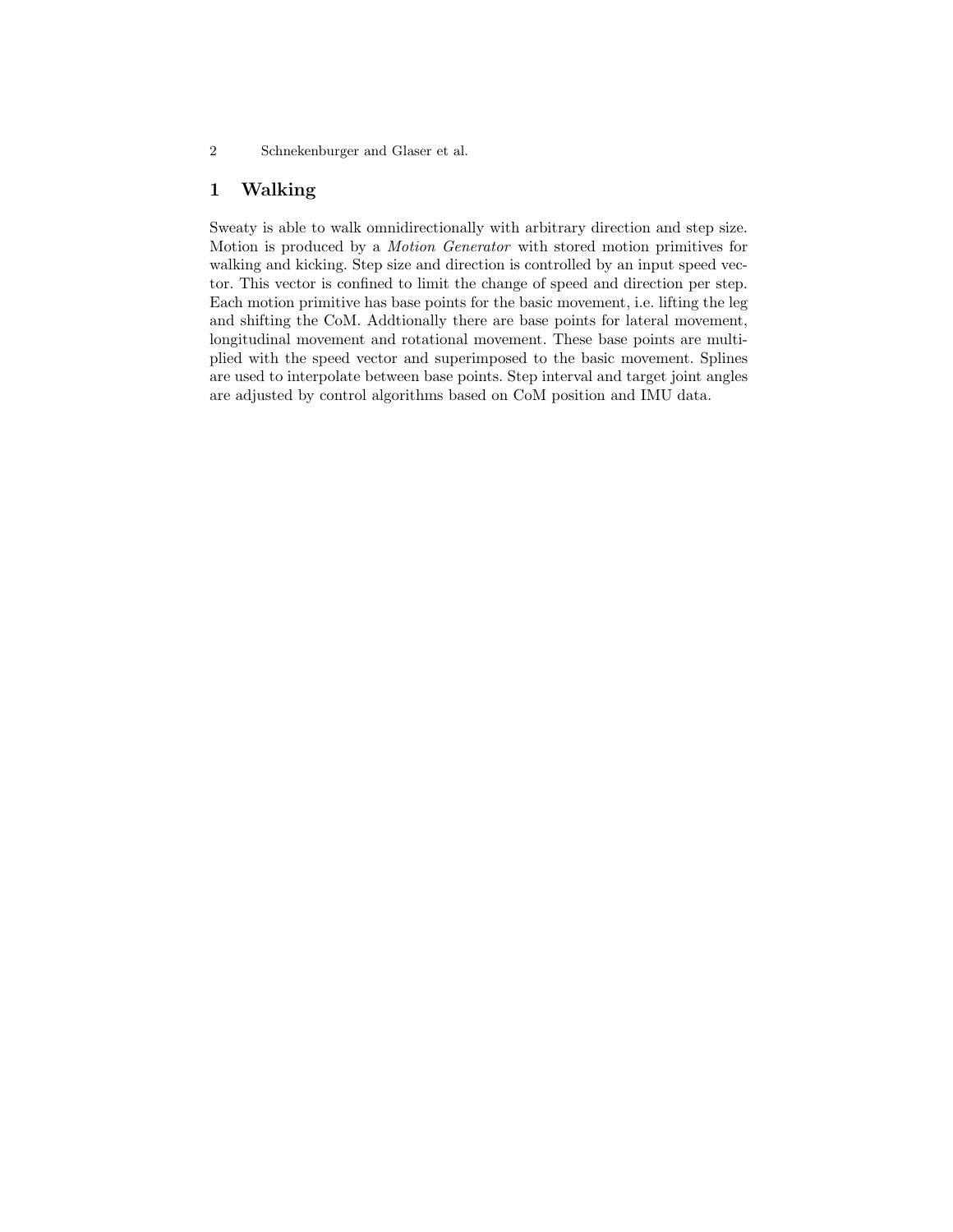# 2 Vision

The Vision is based on our single Fully Convolutional Neural Network called SweatyNet  $[1]$ ,  $[2]$ . Its Architecture is illustrated in Figure 1. SweatyNet uses a Encoder-Decoder design. The encoder has 12 Convolutional and 4 Max-Pooling layers, the decoder has two Upsampling and 6 Convolutional Layers of which two are convolutions with 1x1 filter kernels that reduce dimensionality. We discriminate between the following object classes: ball, goal post, crossing lines, penalty mark, corners of lines, T-junctions of lines, opponents, and obstacles. Each output channel represents an object class. The number of objects per class in an Image is arbitrary. The teaching-signal/ouput is a gaussian distribution around the center of the object.



Fig. 1. SweatyNet Architecture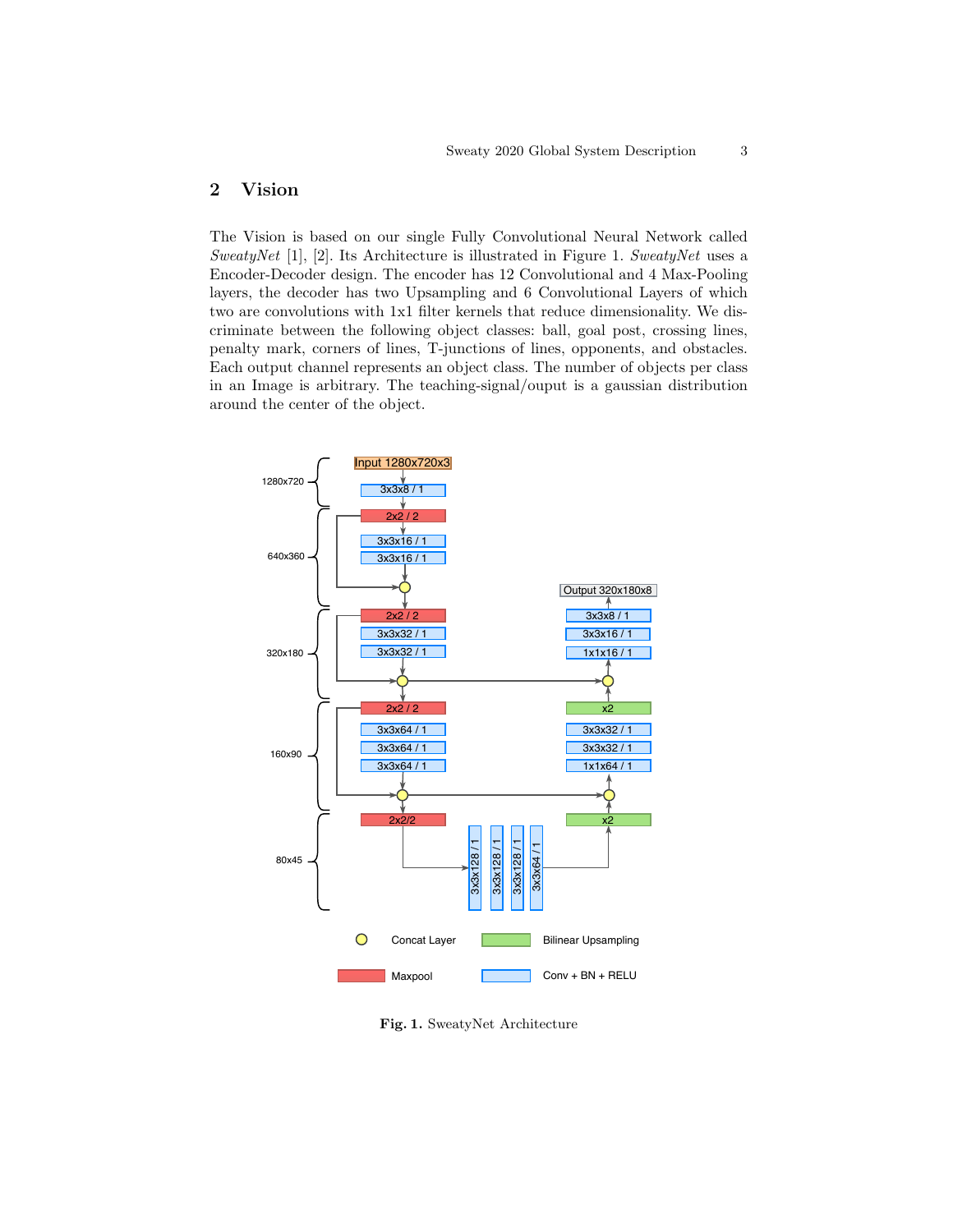

Fig. 2. Teaching Signal and Output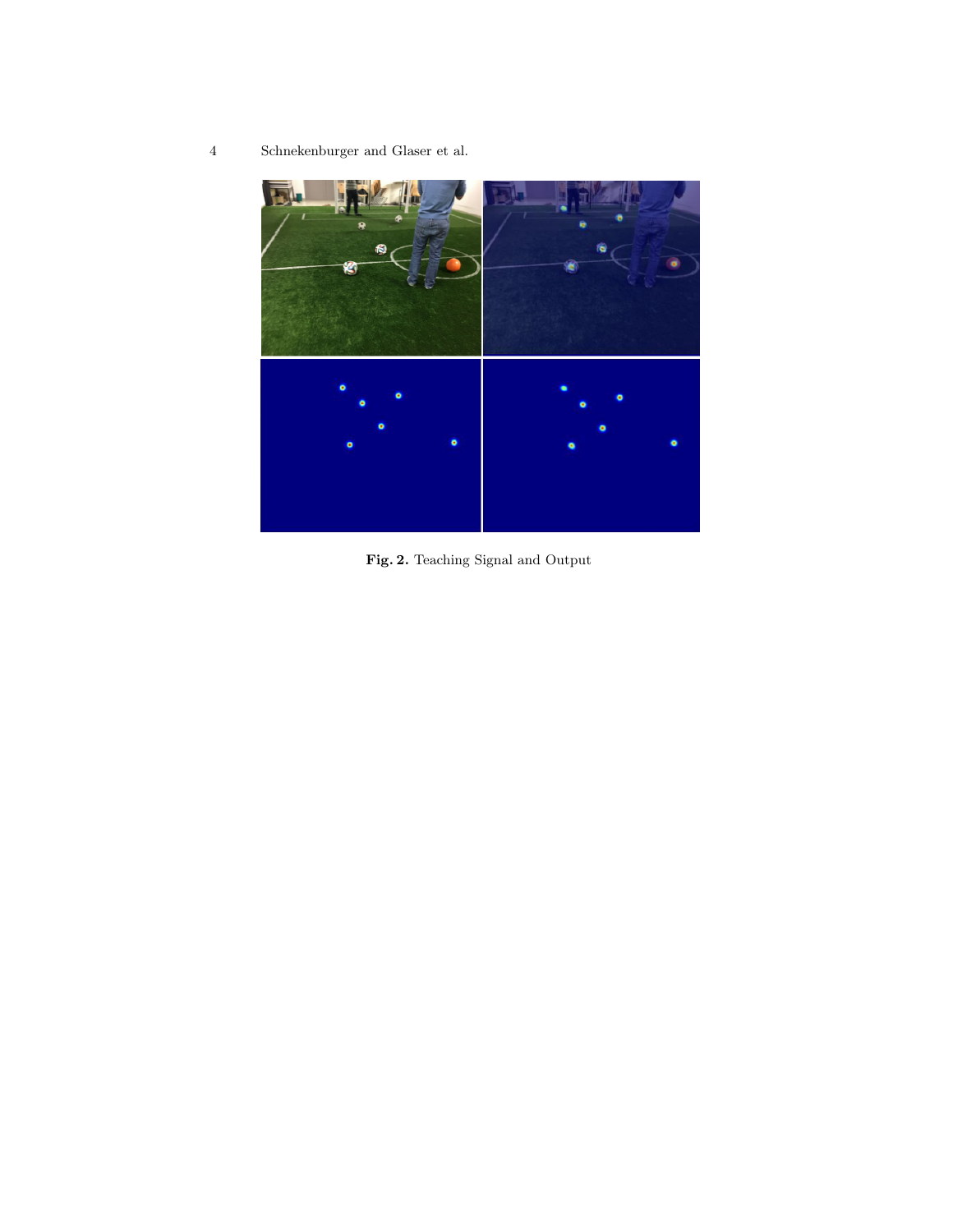#### 3 Localization

The localization of Sweaty is based on four information sources: inertial measurement unit (IMU), visual feature detections, the kinematic model of the robot and odometry from the walk engine. The orientation of the camera in threedimensional space is provided by the IMU. This orientation is used in combination with the joint angle measurements and the kinematic model of the robot to determine the height of the camera above ground. In addition to that, odometry information from the walk engine is constantly used to predict horizontal movements. Incoming visual feature detections are assigned depth information by calculating the intersection point of the ray corresponding to the respective pixel with the ground plane. The tree-dimensional visual feature detections are then transformed into the map using the previous localized position and assigned to known features in the environment based on their relative distance. After that, the localization problem breaks down to a 2D localization problem with known point correspondences. IMU z-axis drift is compensated whenever the robot detects two goal posts in an appropriate distance.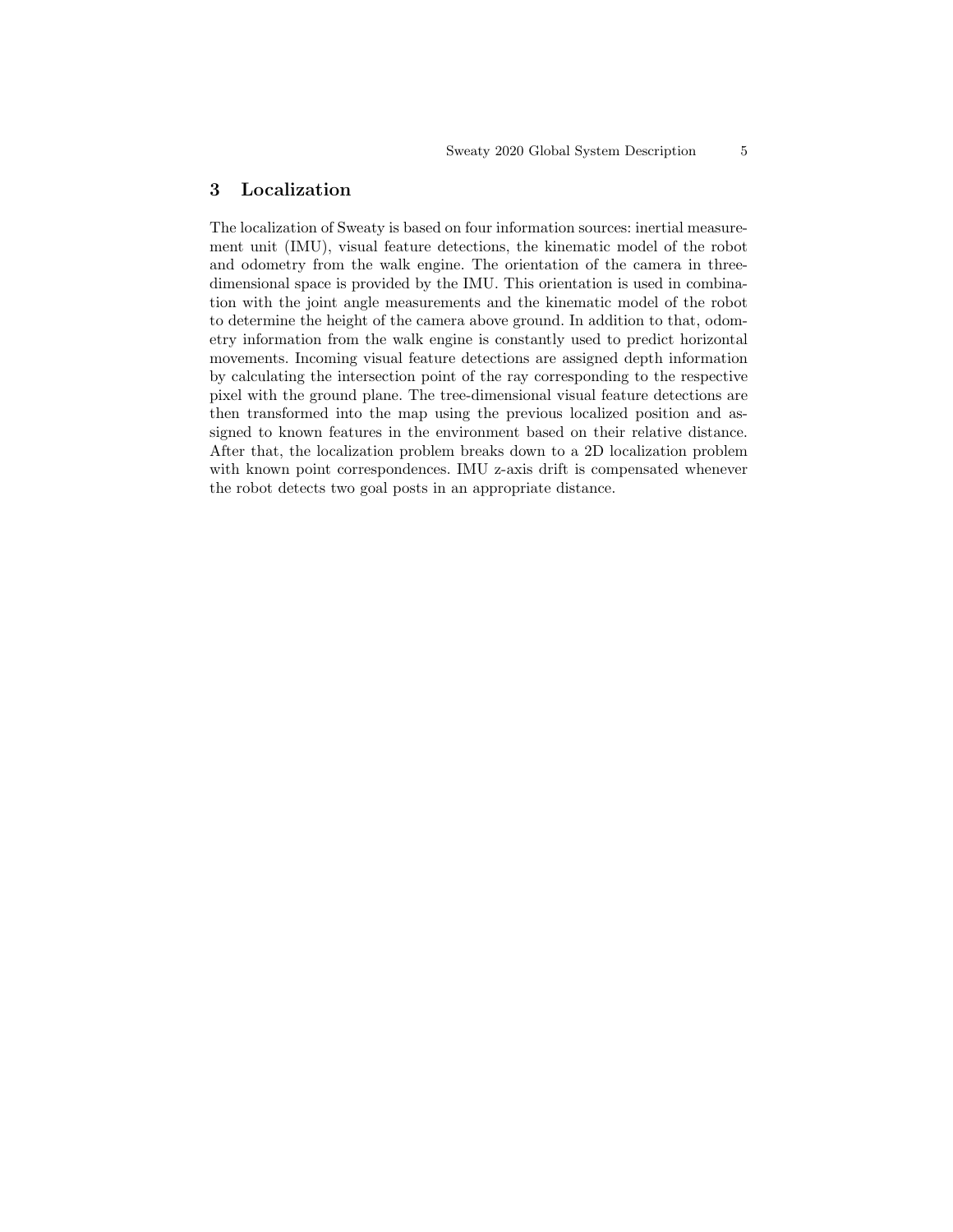#### 4 Behavior

Sweatys' decision process is structured in a directed graph, similar to a tree where branches are allowed to interconnect. The root node consists of a domain specific high level decision maker, e.g. for playing soccer. The branches or intermediate nodes in the graph, referred to as behaviors, encapsulate task specific decisions, e.g. walk to position x, y. Low level skills like walking, kicking, etc. correspond to leaf nodes.

In each cycle, the decision graph is reevaluated resulting in an intended execution branch of the graph. In the case that the intended execution branch results in the same low level skill as the currently active execution branch, the intended execution branch is directly taken over and activated. If, however, the intended execution branch results in a different low level skill, it is only activated if the currently active low level skill allows a transition to the intended low level skill. After a decision is made, the active behavior chain is executed.



Fig. 3. Exemplary decision graph as used by the Sweaty robot.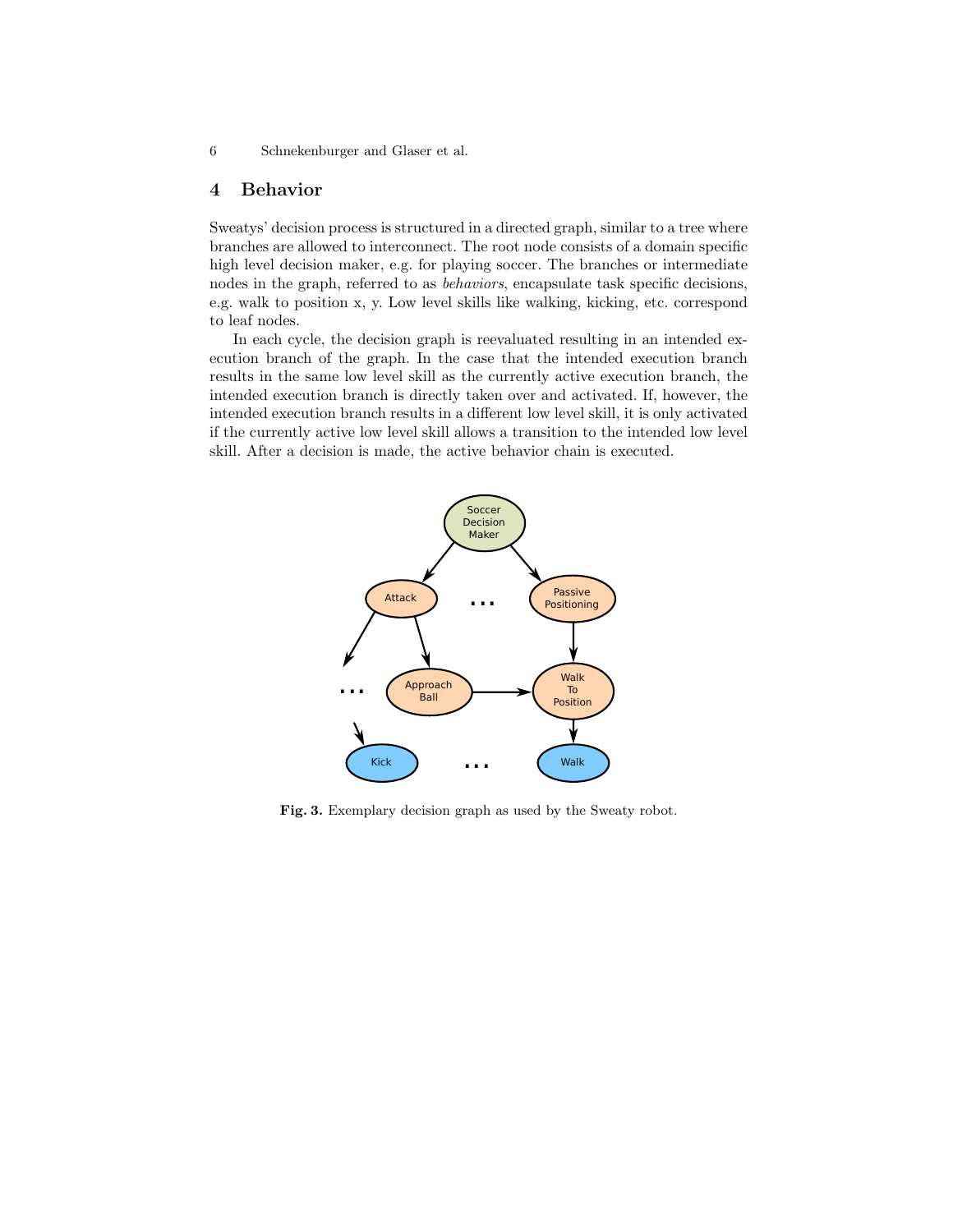### 5 ROS2 Structure

The new software design in ROS2 is depicted in Figure 4. Similar to the previous design, all hardware components are incorporated into the ROS2 ecosystem via their corresponding drivers. Apart from that, the major components are:

#### – SweatyVision

This node detects visual features in an image - not changed.

#### – Ray-DepthEsimator

This node estimates the depth of a feature detection by intersecting the ray corresponding to the detection with the ground plane.

– PC-DepthEsimator

This node uses the point cloud of the ZED camera to assign depth information to feature detections.

– Magma

The decision node - not changed.

– WalkEngine

This node represents the central motion generation and control module.

– HeadMover

This node provides motion generation and control for the head.

– MotorMapper

This node transforms motor positions into joint angles and vice versa.

– JointInterceptor

This node may override certain joint angle measurements based on alternative sensor information.

– GameControllerROS-Bridge

This node provides the connection to the game controller.

#### – Mi-Te-Com ROS-Bridge

This node incorporates the MiTeCom team communication protocol into the ROS2 ecosystem.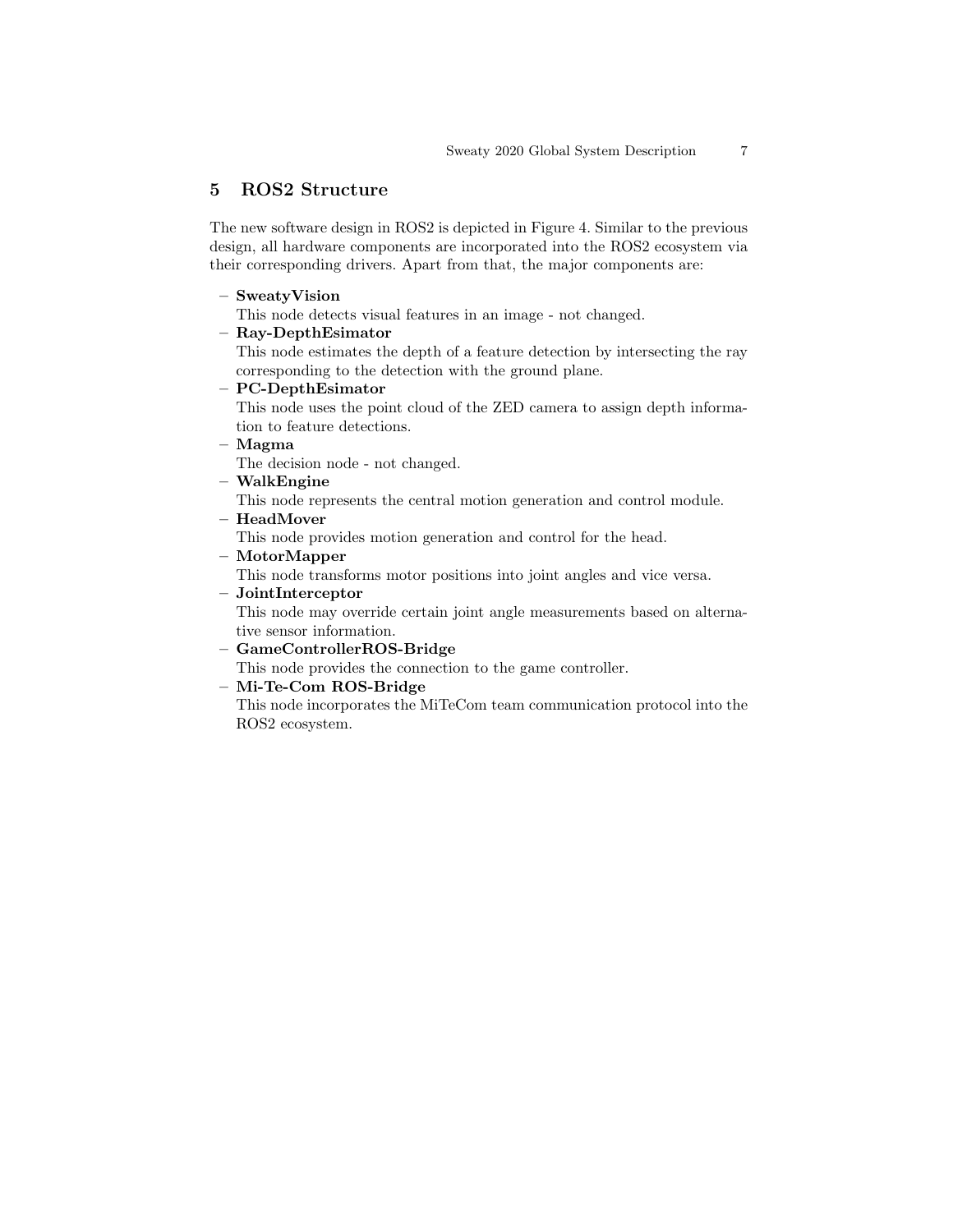

Fig. 4. Nodes and exchanged messages in ROS2.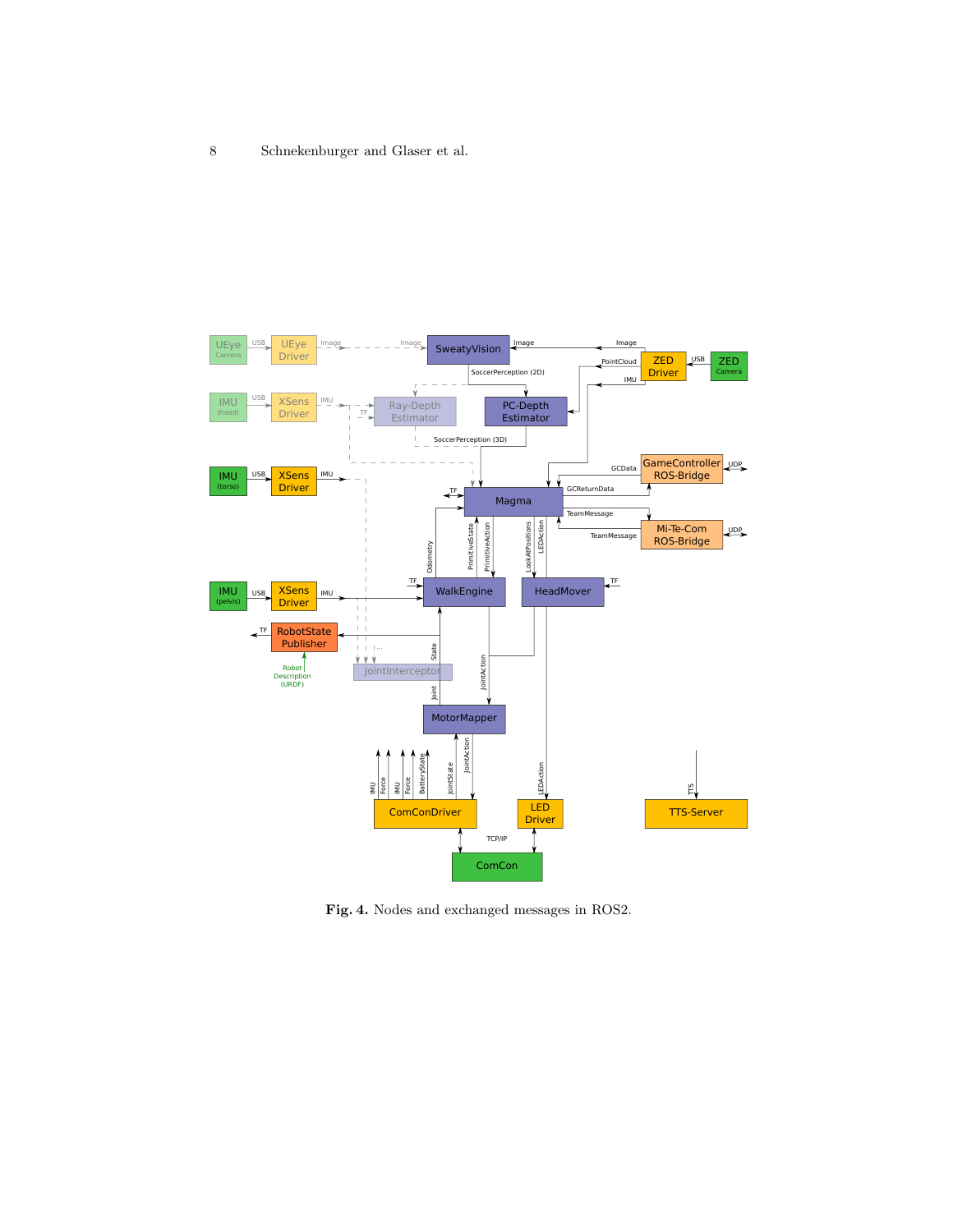|                                                           | Child Frame ID Parent Frame ID Publisher Node |                            |
|-----------------------------------------------------------|-----------------------------------------------|----------------------------|
| torso_base                                                | /pelvis                                       | <b>RobotStatePublisher</b> |
| $/torso\_intercon$                                        | torso_base                                    | RobotStatePublisher        |
| $t$ orso                                                  | torso_intercon                                | RobotStatePublisher        |
| $/\text{neck}$                                            | 'torso                                        | RobotStatePublisher        |
| $/$ head                                                  | $^{\prime}$ neck                              | <b>RobotStatePublisher</b> |
| $\sqrt{\frac{1 - \text{shoulder}}{1 - \text{shoulder}}}}$ | torso                                         | RobotStatePublisher        |
| $\overline{\text{/l} \text{\_upper\_arm}}$                | 'l_shoulder                                   | <b>RobotStatePublisher</b> |
| /l_upper_elbow                                            | Lupper_arm                                    | <b>RobotStatePublisher</b> |
| /l_lower_elbow                                            | /Lupper_elbow                                 | RobotStatePublisher        |
| $\overline{\text{/l_lower\_arm}}$                         | /1_lower_elbow                                | RobotStatePublisher        |
| /Lhip_intercon                                            | pelvis                                        | <b>RobotStatePublisher</b> |
| $/l_$ hip                                                 | /l_hip_intercon                               | RobotStatePublisher        |
| $\sqrt{l_{\text{thigh}}}$                                 | $\overline{/l_{\text{hip}}}$                  | <b>RobotStatePublisher</b> |
| $\sqrt{\frac{1 - \text{shank}}{n}}$                       | /l_thigh                                      | RobotStatePublisher        |
| $\sqrt{$ l_ankle                                          | $\overline{1\text{-shank}}$                   | <b>RobotStatePublisher</b> |
| $/$ l_foot                                                | 'l_ankle                                      | <b>RobotStatePublisher</b> |
| $\sqrt{r\_shoulder}$                                      | torso                                         | RobotStatePublisher        |
| $/r$ <sub>-upper-arm</sub>                                | r_shoulder                                    | RobotStatePublisher        |
| $/r$ <sub>-upper-elbow</sub>                              | r_upper_arm                                   | <b>RobotStatePublisher</b> |
| /r_lower_elbow                                            | r_upper_elbow                                 | <b>RobotStatePublisher</b> |
| $\sqrt{r\_{lower\_arm}}$                                  | r_lower_elbow                                 | RobotStatePublisher        |
| 'r_hip_intercon                                           | pelvis                                        | RobotStatePublisher        |
| $\sqrt{r_{\text{thip}}}$                                  | $\sqrt{r_{\text{thip}}\cdot \text{intercon}}$ | <b>RobotStatePublisher</b> |
| $\sqrt{r\_thig}$ h                                        | $/r_$ hip                                     | <b>RobotStatePublisher</b> |
| $r_{\rm i}$ shank                                         | r_thigh                                       | RobotStatePublisher        |
| $\sqrt{r_{ankle}}$                                        | $r_{\rm shank}$                               | RobotStatePublisher        |
| $\gamma$ foot                                             | r_ankle                                       | RobotStatePublisher        |
| /camera                                                   | map                                           | Magma                      |
| $\sqrt{\text{ball}}$                                      | $\gamma$ map                                  | Magma                      |
| $\sqrt{\text{cup1}}$                                      | map                                           | Magma                      |
| $/\text{cup-2}$                                           | map                                           | Magma                      |
| $/\text{cup-3}$                                           | /map                                          | Magma                      |
| $/\text{cup-4}$                                           | map                                           | Magma                      |
| $\sqrt{\text{cup}_5}$                                     | 'map                                          | Magma                      |
| /opponent_1                                               | 'map                                          | Magma                      |
| $\sqrt{\text{opponent}_2}$                                | map                                           | Magma                      |
| $\sqrt{\text{opponent.3}}$                                | map                                           | Magma                      |
| /opponent_4                                               | 'map                                          | $\overline{\text{Magma}}$  |
| $\sqrt{\text{opponent}_5}$                                | map                                           | Magma                      |
| /teammate_1                                               | map                                           | Magma                      |
| $/$ teammate_2                                            | map                                           | $\overline{\text{Magma}}$  |
| $/$ teammate_3                                            | map                                           | Magma                      |
| $/$ teammate_4                                            | map                                           | Magma                      |

Table 1. The dynamic coordinate system frame descriptions and its publisher.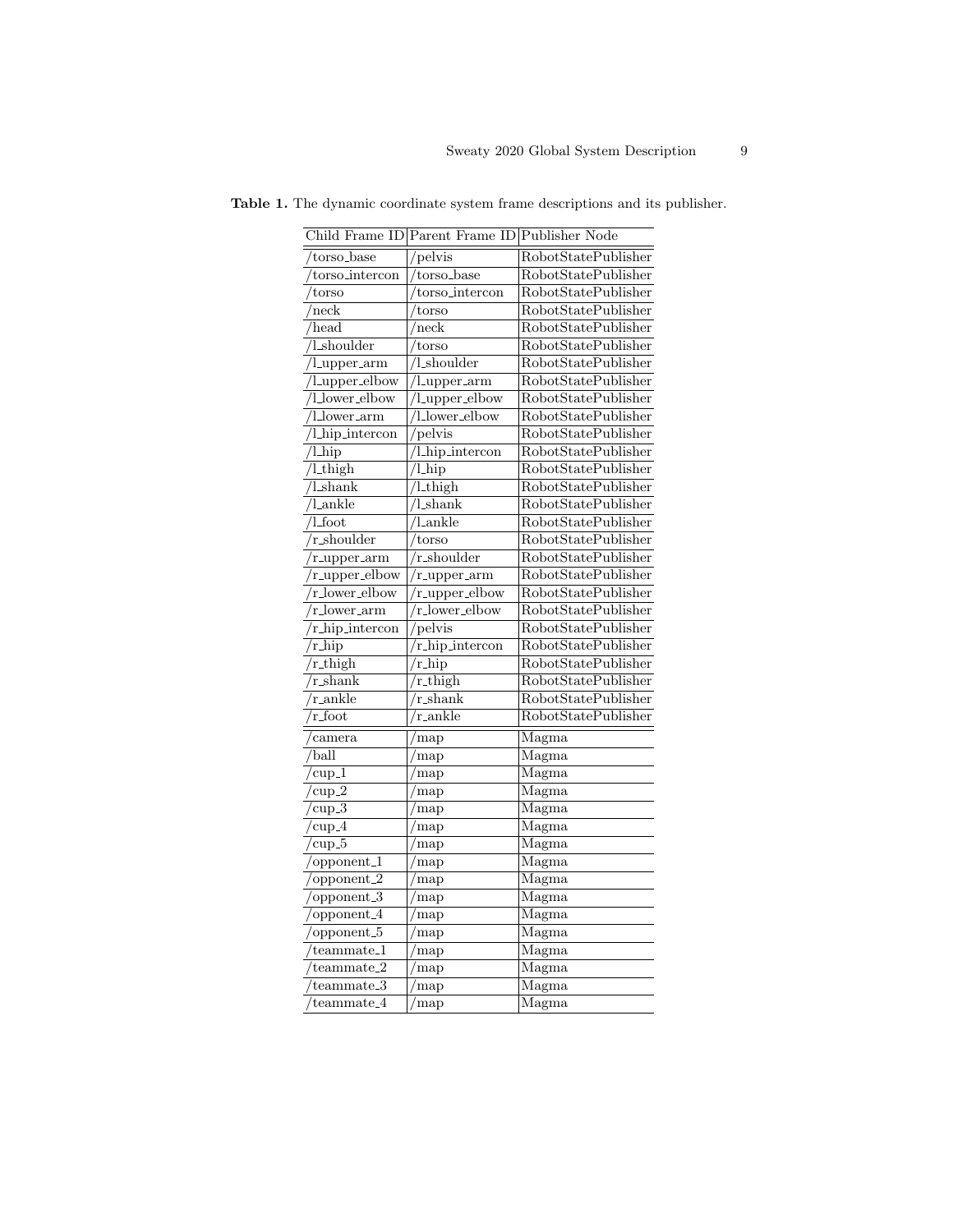Table 2. The static coordinate system frame descriptions and its publisher.

|                 | Child Frame ID Parent Frame ID Publisher Node |                     |
|-----------------|-----------------------------------------------|---------------------|
| /pelvis         | /base_link                                    | RobotStatePublisher |
| $\alpha$ camera | $/$ head                                      | RobotStatePublisher |